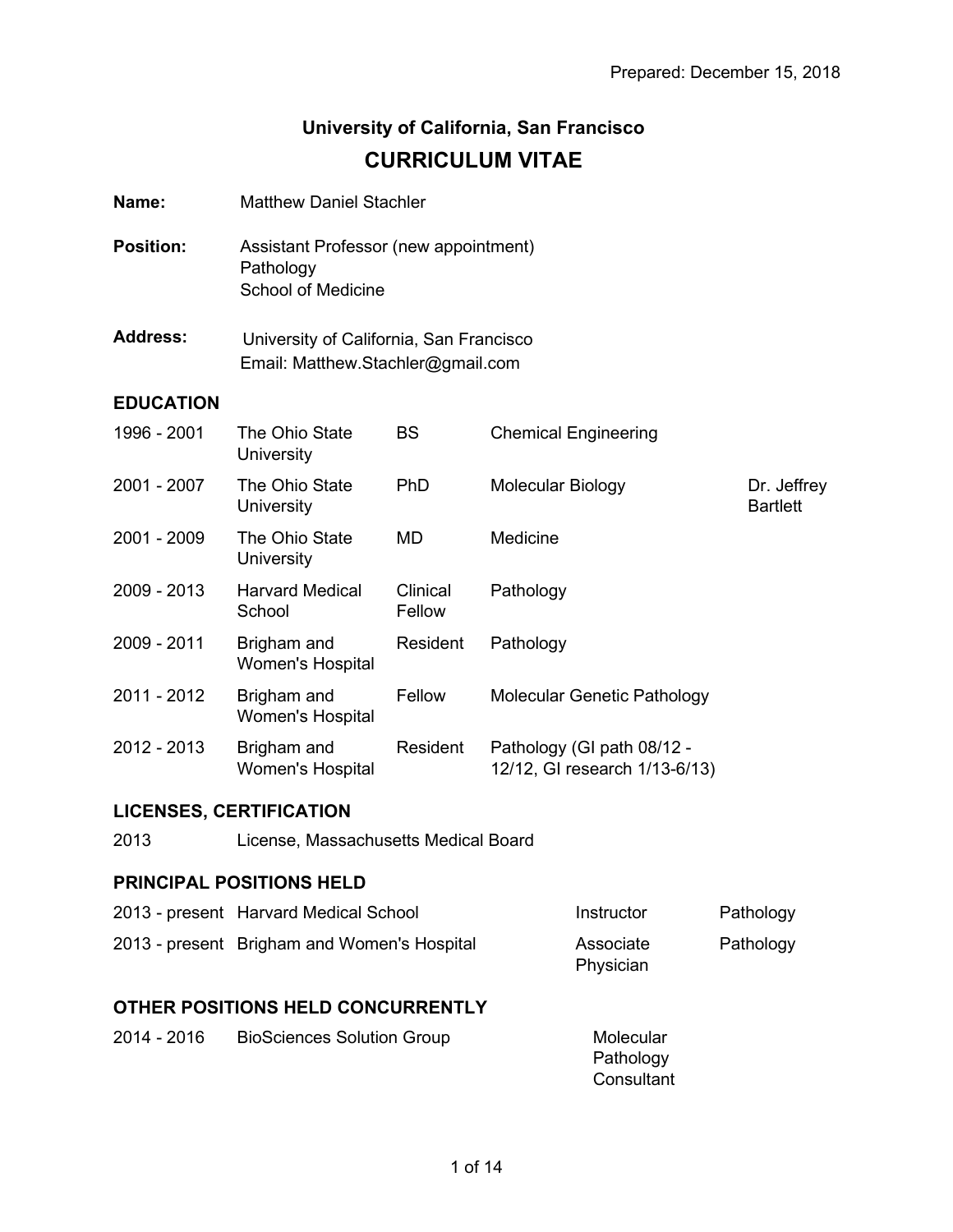| $2018 -$                 | <b>Bristol-Myers Squibb</b> | Molecular<br>Pathology,<br>Biomarker, and<br>Immune Oncology<br><b>Advisory Board</b> |
|--------------------------|-----------------------------|---------------------------------------------------------------------------------------|
| <b>HONORS AND AWARDS</b> |                             |                                                                                       |

| 1996 | <b>University Scholarship</b>                                              | The Ohio State University (academic<br>achievement)                                                                |
|------|----------------------------------------------------------------------------|--------------------------------------------------------------------------------------------------------------------|
| 1996 | <b>College of Engineering Honors</b><br>Program                            | The Ohio State University                                                                                          |
| 1997 | Nacht Scholarship                                                          | <b>Shonac Corporation (academic</b><br>achievement)                                                                |
| 2002 | Medical School year 1 honors                                               | The Ohio State University                                                                                          |
| 2002 | <b>Hendrix Medical Fellowship</b>                                          | The Ohio State University (academic<br>achievement)                                                                |
| 2003 | University Fellowship                                                      | The Ohio State University (top<br>graduate student award)                                                          |
| 2004 | <b>Predoctoral Fellowship</b>                                              | <b>American Heart Association</b>                                                                                  |
| 2005 | Target Definition and Vector Design for<br>Molecular Medicine Travel Award | Cold Spring Harbor (research abstract<br>award)                                                                    |
| 2007 | Medical Alumni Society Travel Award                                        | The Ohio State University (research<br>abstract award)                                                             |
| 2007 | Interprofessional Council Career<br><b>Development Award</b>               | The Ohio State University College of<br>Medicine (research award)                                                  |
| 2007 | The Edward J. Ray travel Award for<br><b>Scholarship and Service</b>       | The Ohio State University College of<br>Medicine                                                                   |
| 2008 | MD/PhD Leadership and Academic<br>Achievement Scholarship                  | The Ohio State University College of<br>Medicine (Achievements in academics,<br>leadership, and service)           |
| 2016 | Loan Repayment Program Award                                               | National Institute of Health (Awarded<br>to highly qualified health professionals<br>performing clinical research) |
| 2017 | Pathology of Mouse Models for human<br><b>Disease Scholarship</b>          | The Jackson Laboratory                                                                                             |
| 2018 | Loan Repayment Program Award                                               | National Institute of Health (Awarded<br>to highly qualified health professionals<br>performing clinical research) |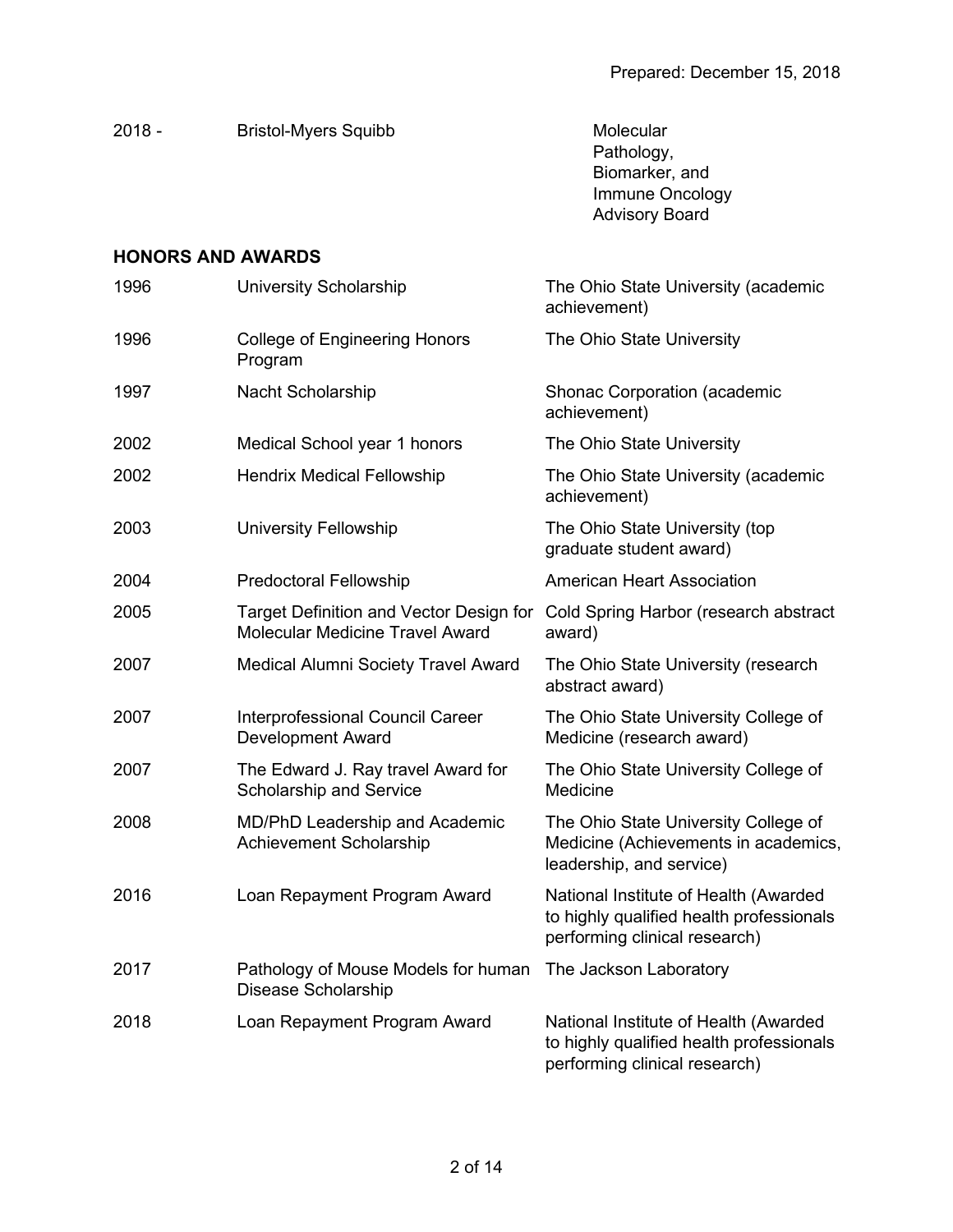#### **KEYWORDS/AREAS OF INTEREST**

Molecular Pathology, cancer, pre-cancer, Barrett's esophagus, esophageal cancer, gastric cancer, genomics, tumor microenvironment

# **CLINICAL ACTIVITIES**

#### **CLINICAL ACTIVITIES SUMMARY**

Since 2013 I have served as an attending pathologist on the Molecular Pathology service at Brigham and Women's Hospital in the Center for Advanced Molecular Diagnostics. Responsibilities include the signout and interpretation of a wide variety of molecular assays including FISH, PCR, rt-PCR, single gene sequencing, and massively parallel sequencing (IE next generation sequencing). Through both my clinical and research work, I have developed particular expertise in NGS based sequencing in both the pre-analytical, sequencing, and analysis/interpretation aspects. Additionally, I have taught several courses on Molecular Pathology and have been responsible for teaching residents and fellows while on service. I also have written a text book chapter concerning these topics.

# **CLINICAL SERVICES**

2013 - present Molecular Genetic Pathology Attending, Center for Advanced Molecular Diagnostics, Brigham and Women's Hospital 25% effort

# **PROFESSIONAL ACTIVITIES**

#### **MEMBERSHIPS**

- 2004 2007 American Society of Gene and Cell Therapy
- 2009 2014 College of American Pathologists
- 2009 present Massachusetts Medical Society
- 2010 present United States and Canadian Academy of Pathology
- 2012 present Association of Molecular Pathology
- 2013 2013 American Society of Investigative Pathology
- 2015 present American Association of Cancer Research

#### **SERVICE TO PROFESSIONAL ORGANIZATIONS**

2018 - 2018 Frontline Genomics (Next Generation Sequencing: Addressing Challenges around Clinical Translation) Invited expert, Advisory Panel

#### **SERVICE TO PROFESSIONAL PUBLICATIONS**

- 2015 present Gut (Reviewer)
- 2015 present PlosOne (Reviewer)
- 2015 present Clinical Cancer Research (Reviewer)
- 2017 present American Journal of Pathology (Reviewer)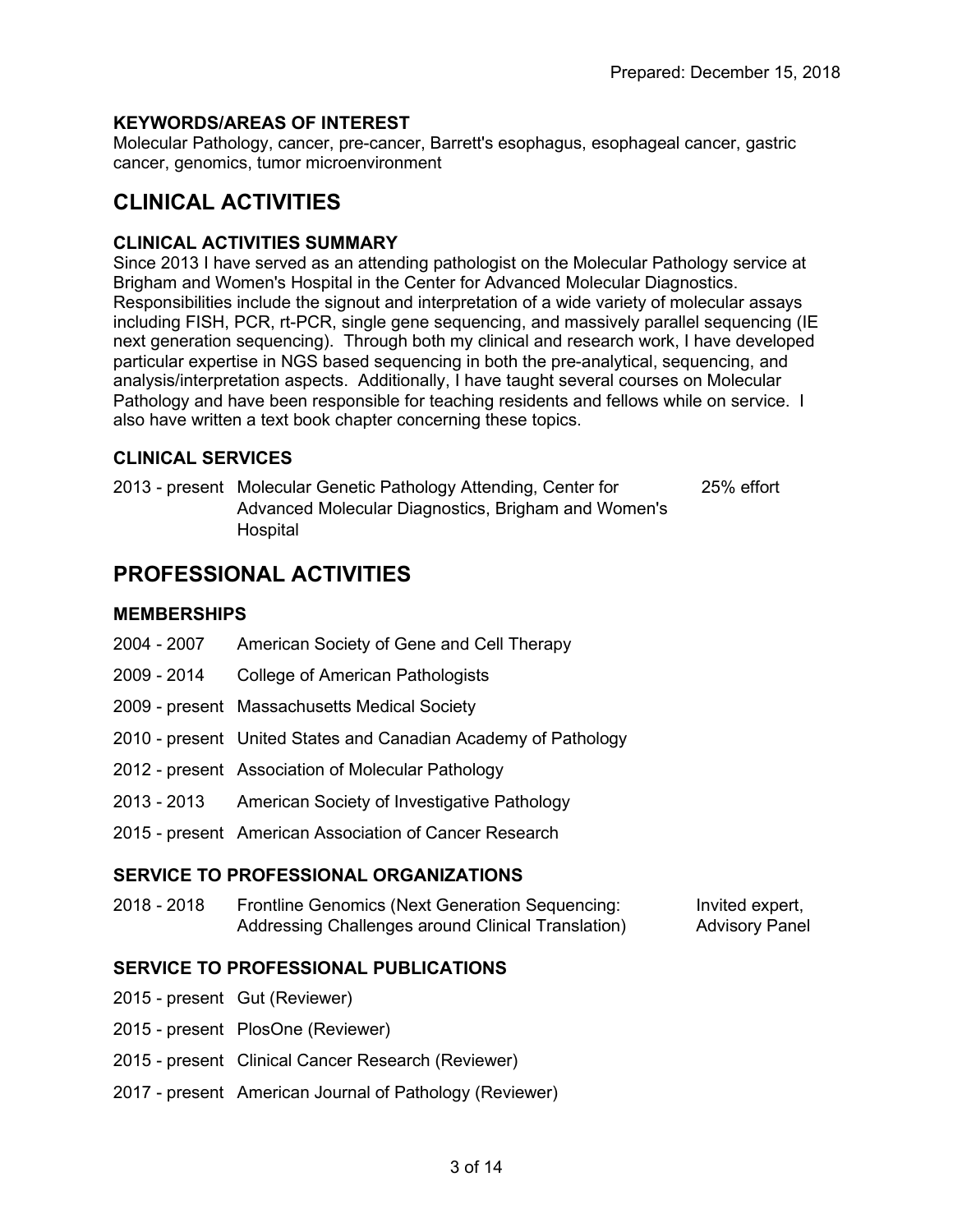- 2017 present PLOS Genetics (Reviewer)
- 2017 present Modern Pathology (Reviewer)
- 2018 present Annuals of NY Academy of Science (Reviewer)
- 2018 present Cell (Reviewer)
- 2018 present Molecular Cancer Research (Reviewer)
- 2018 present BMC Medical Genomics (Reviewer)
- 2018 present Molecular Diagnostics (Reviewer)
- 2018 present Science (Reviewer)
- 2018 present Cellular and Molecular Gastroenterology and Hepatology (Reviewer)
- 2018 present Laboratory Investigation (Reviewer)

#### **INVITED PRESENTATIONS - INTERNATIONAL**

| 2017 | European Congress of Pathology Annual Meeting         | <b>Invited Speaker</b><br>(Podium) |
|------|-------------------------------------------------------|------------------------------------|
| 2017 | Department of Pathology Bern Switzerland Grand Rounds | <b>Invited Speaker</b><br>(Podium) |

#### **INVITED PRESENTATIONS - NATIONAL**

| 2005 | Cold Spring Harbor: Target Definition & Vector Design for<br><b>Molecular Medicine</b>                        | Selected abstract<br>(Podium)        |
|------|---------------------------------------------------------------------------------------------------------------|--------------------------------------|
| 2007 | American Society of Gene Therapy Annual Meeting                                                               | <b>Selected Abstract</b><br>(Podium) |
| 2007 | American Society of Gene Therapy Annual Meeting                                                               | <b>Selected Abstract</b><br>(Podium) |
| 2013 | American Society for Investigative Pathology                                                                  | <b>Selected Abstract</b><br>(Podium) |
| 2016 | Fred Hutchinson Cancer Center, Seattle WA:<br>Gastrointestinal Oncology Research Seminar                      | <b>Invited Speaker</b><br>(Podium)   |
| 2016 | Bridging the Gap Between Cancer Mechanisms and<br><b>Population Science Meeting</b>                           | <b>Invited Speaker</b><br>(Podium)   |
| 2017 | National Institute of Health, Bethesda MD: Barrett's<br>Esophagus Translational Research Network (BETRNet)    | <b>Invited Speaker</b><br>(Podium)   |
| 2018 | Department of Pathology, University of Michigan Medical<br>School, Ann Arbor MI: Resident Teaching Conference | <b>Invited Speaker</b><br>(Podium)   |
| 2018 | Think Tank on Advancing Gastroesophageal Cancer<br>Research                                                   | <b>Invited Speaker</b><br>(Podium)   |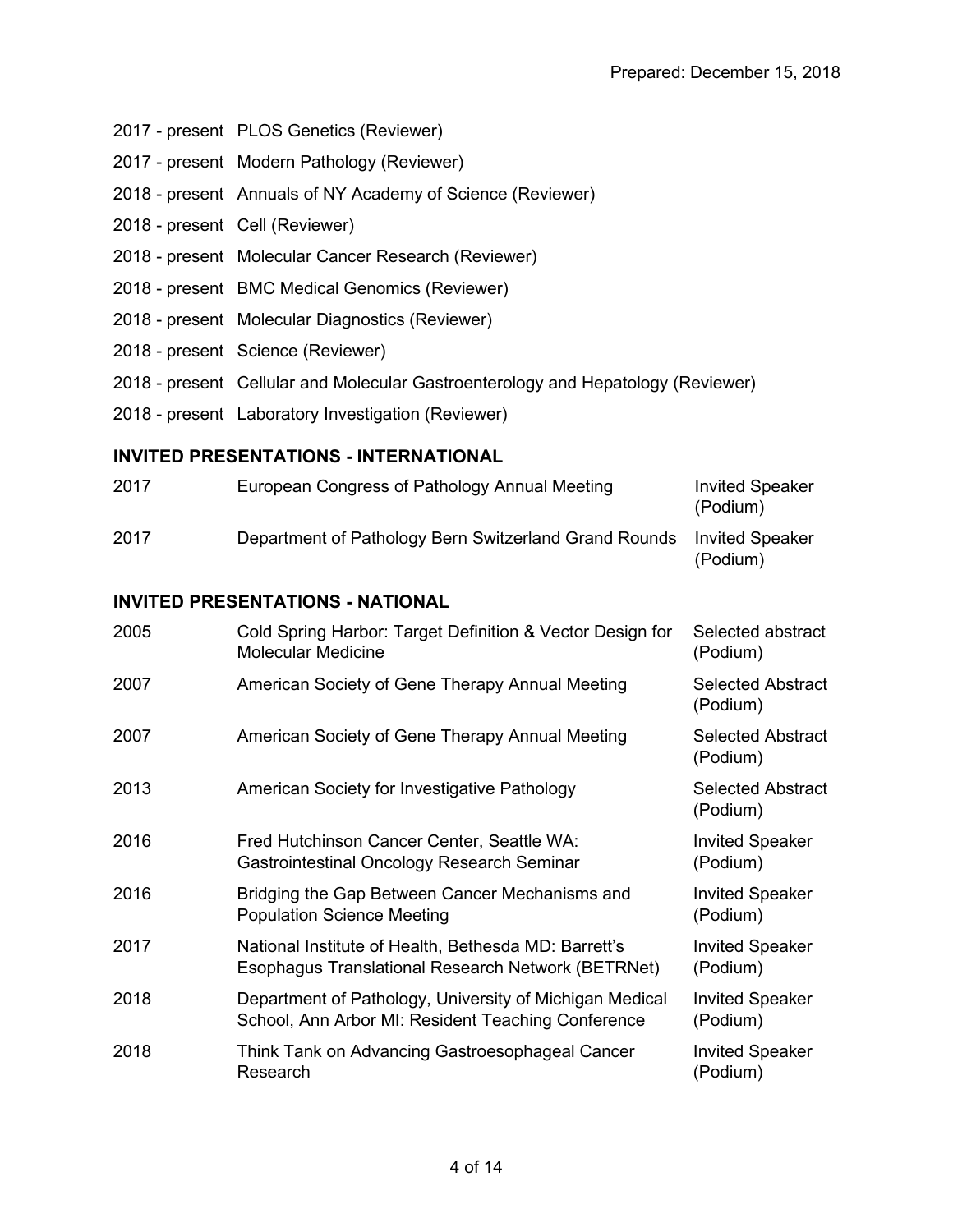# **INVITED PRESENTATIONS - REGIONAL AND OTHER INVITED PRESENTATIONS**

| 2013        | Brigham and Women's Hospital Department of Pathology,<br>Joint Molecular Diagnostics Conference                | <b>Invited Speaker</b><br>(Podium) |
|-------------|----------------------------------------------------------------------------------------------------------------|------------------------------------|
| 2014        | BROAD Institute of MIT and Harvard Joint Cancer Program<br>Meeting                                             | <b>Invited Speaker</b><br>(Podium) |
| 2014        | Brigham and Women's Hospital Department of Pathology,<br>Pathology Research Conference                         | <b>Invited Speaker</b><br>(Podium) |
| 2015        | Dana Farber Cancer Institute, Dana Farber Center for<br>Cancer Genome Discovery and PROFILE meeting            | <b>Invited Speaker</b><br>(Podium) |
| 2016        | Dana Farber Cancer Institute, DFCI 5th Annual symposium<br>on the Genomic Approaches toward Precision Medicine | <b>Invited Speaker</b><br>(Podium) |
| 2016        | Mass General Hospital Department of Gastroenterology,<br><b>Research Seminar</b>                               | <b>Invited Speaker</b><br>(Podium) |
| 2016        | Brigham and Women's Hospital Department of Pathology,<br><b>Pathology Research Celebration</b>                 | <b>Invited Speaker</b><br>(Podium) |
| 2018        | Dana Farber Cancer Institute Center for Cancer Genome<br><b>Discovery Conference</b>                           | <b>Invited Speaker</b><br>(Podium) |
| 2018        | Mass General Hospital Department of Pathology, CID<br>conference                                               | <b>Invited Speaker</b><br>(Podium) |
| 2018        | BROAD Institute of MIT and Harvard Joint Cancer Program<br>Meeting                                             | <b>Invited Speaker</b><br>(Podium) |
|             | <b>GOVERNMENT AND OTHER PROFESSIONAL SERVICE</b>                                                               |                                    |
| 2014 - 2016 | <b>BioSciences Solution Group</b>                                                                              | Consultant                         |
| 2017 - 2017 | Netherlands Doelmatigheids Onderzoek (ZonMW)                                                                   | <b>Invited Grant</b><br>Reviewer   |

- 2018 2018 The Health Research Board, Ireland Invited Grant Reviewer
- 2018 present Bristol-Myers Squibb, Molecular Pathology, Biomarker, and Advisory Board Immune Oncology

# **UNIVERSITY AND PUBLIC SERVICE**

# **SERVICE ACTIVITIES SUMMARY**

My service while an early faculty member (Instructor) at Brigham and Women's hospital has primarily focused on teaching and clinical work. As someone in a mentored research position, my primary responsibility was toward developing my research career and on clinical service. Other service activities were held to a minimum to protect research time. As a new faculty member, I anticipate multiple new opportunities for University and departmental service at UCSF. For community service, my activities have focused on outreach in the Barrett's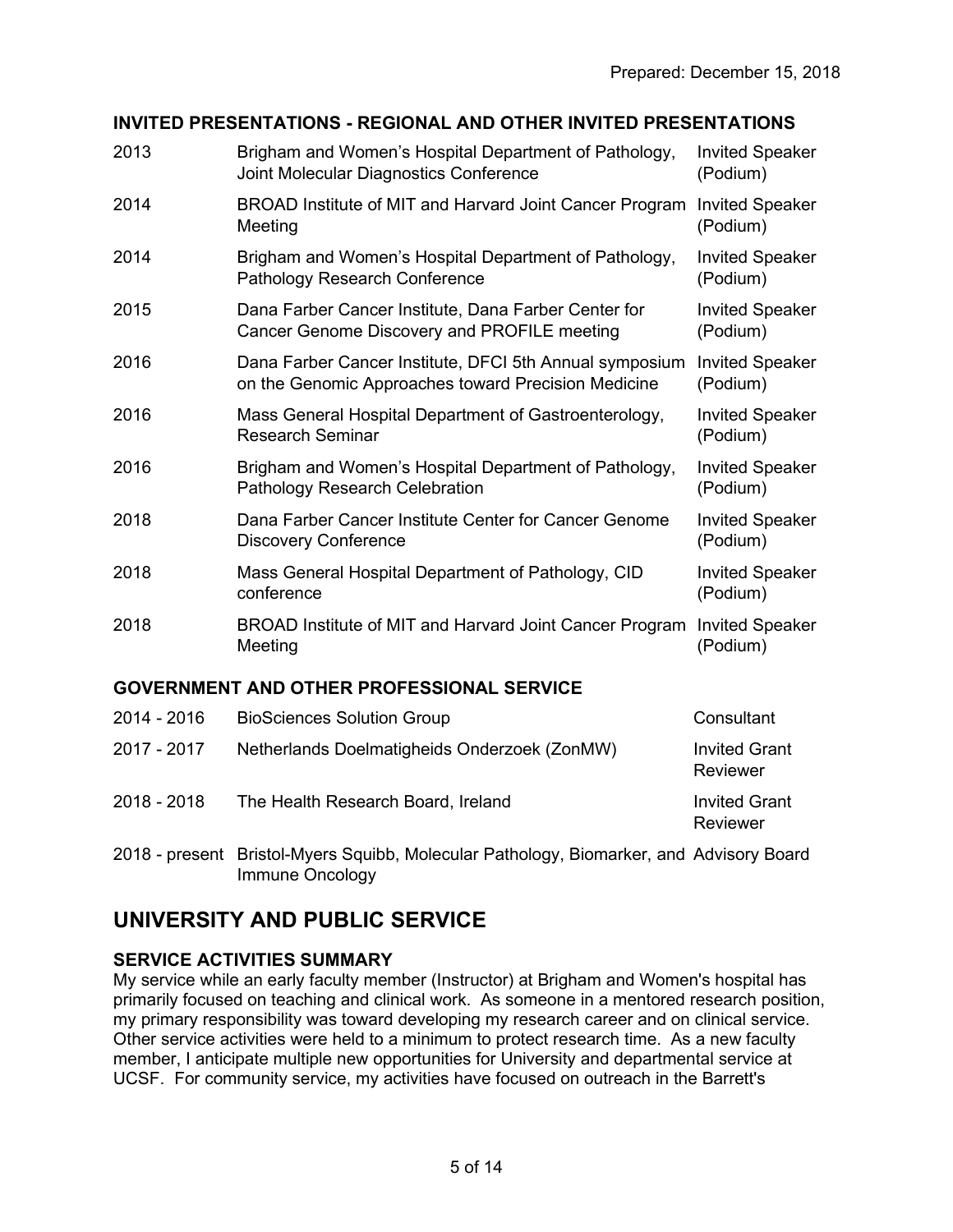esophagus and esophageal adenocarcinoma community where I have worked with a couple of community groups.

# **COMMUNITY AND PUBLIC SERVICE**

| 2007 - 2009 | <b>Ohio State Science Fair Competition</b>             | Judge  |
|-------------|--------------------------------------------------------|--------|
|             | 2016 - present Esophageal Cancer Awareness Association | Member |
|             | 2017 - present Esophageal Cancer Action Network        | Member |

# **TEACHING AND MENTORING**

#### **TEACHING SUMMARY**

I feel that teaching has to be a priority when working at an academic institution. To this end, I have tried to be involved in teaching of both medical and graduate students, residents, and fellows during my residency and through my Instructor appointment at Harvard Medical School (HMS). I have been actively involved in teaching both major HMS Pathology courses and have given Molecular Pathology lectures in several graduate school courses at HMS. In addition, I have had the opportunity to work with several more junior trainees in our Department in both a clinical and research setting.

#### **FORMAL TEACHING**

| Academic Yr | Course No. & Title                                                                                                                                   | <b>Teaching Contribution</b>                       | School   | Class<br>Size |
|-------------|------------------------------------------------------------------------------------------------------------------------------------------------------|----------------------------------------------------|----------|---------------|
| 2005 - 2005 | Ohio State University<br>College of Medicine,<br>Integrated Biomedical<br>Sciences Graduate<br>Program 805,<br>Research Techniques<br>land Resources | 2x 3hr sessions per week for Grad<br>12 weeks      |          |               |
| 2010 - 2016 | Harvard-MIT, HMS<br>Health Sciences and<br>Technology 030,<br>Human Pathology                                                                        | Variable, up to 15 x 2 hr<br>sessions per semester |          |               |
| 2012 - 2012 | HMS, Immunology,<br>Microbiology, and<br>Pathology (IMP)<br>754.0                                                                                    | Approximately 6 x 2 hr<br><b>sessions</b>          | Medicine |               |
| 2012 - 2012 | Brigham and<br>Women's Hospital,<br>Dept of Pathology<br>lresident lecture series                                                                    | 1 hr lecture                                       | Medicine |               |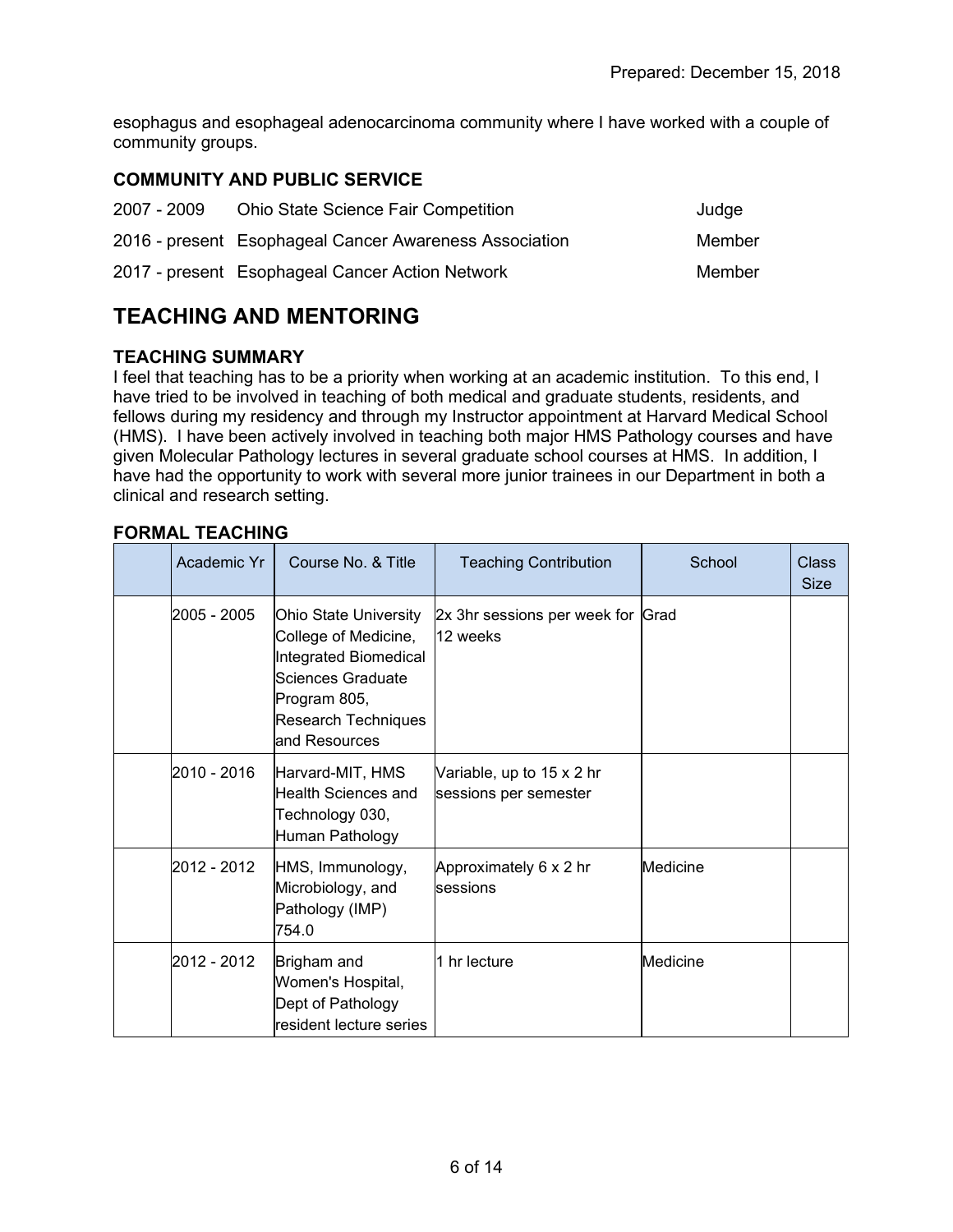| Academic Yr  | Course No. & Title                                                               | <b>Teaching Contribution</b> | School   | <b>Class</b><br><b>Size</b> |
|--------------|----------------------------------------------------------------------------------|------------------------------|----------|-----------------------------|
| 2015 - 2018  | HMS, The<br>Epidemiology and<br>Molecular Pathology<br>of Cancer                 | 1hr Lecture                  |          |                             |
| 2015 - 2017  | HMS, HBMT 200 lab                                                                | l1.5hr lab/lecture           | Medicine |                             |
| 2016 - 2018  | Brigham and<br>Women's Hospital,<br>Dept of Pathology<br>resident lecture series | 1 hr lecture                 | Medicine |                             |
| 2016 - 2016  | HMS, Foundations in<br>Pathology                                                 | 1.5hr lecture, 1.5hr lab     |          |                             |
| l2017 - 2018 | lHarvard School of<br>Public Health, Health<br>Data Science (BST)<br>238         | 2 hr lecure                  | Grad     |                             |

#### **INFORMAL TEACHING**

- 2005 2006 Brigham and Women's Hospital Center for Advanced Molecular Diagnostics resident teaching as fellow. Daily review and signout of cases.
- 2013 2018 Brigham and Women's Hospital Center for Advanced Molecular Diagnostics resident and fellow teaching as attending. Daily review and signout of cases, instruction in molecular pathology. 8 weeks of service per year.

# **MENTORING SUMMARY**

As a junior faculty member, most mentoring opportunities have occurred in a research setting. This has included one laboratory technician (not listed below since he was not a student at the time) who I worked closely with that is now in medical school as well as several other residents, post-docs, and visiting researchers. Often the person I am working with has considerable background in one aspect of our research, but I will work with them to develop the needed expertise in the the other different aspects. For example, Dr. Bao is a computational biologist with a strong understanding of programming and statistics. However, when he joined the lab he lacked some of the biological understanding needed to determine the most appropriate studies. I have worked with him to develop this knowledge base by having small teaching sessions based on questions being asked in our studies. On the other end of the spectrum, Dr. Simmons and Akarca both have considerable clinical experience in Pathology and I have worked with them to further develop the research skills as well as on how to navigate being a junior pathologist interested in research. Both have had abstracts accepted to major academic conferences.

#### **PREDOCTORAL STUDENTS SUPERVISED OR MENTORED**

| Dates | Name | Program or | Mentor Type | Role | Current         |
|-------|------|------------|-------------|------|-----------------|
|       |      | School     |             |      | <b>Position</b> |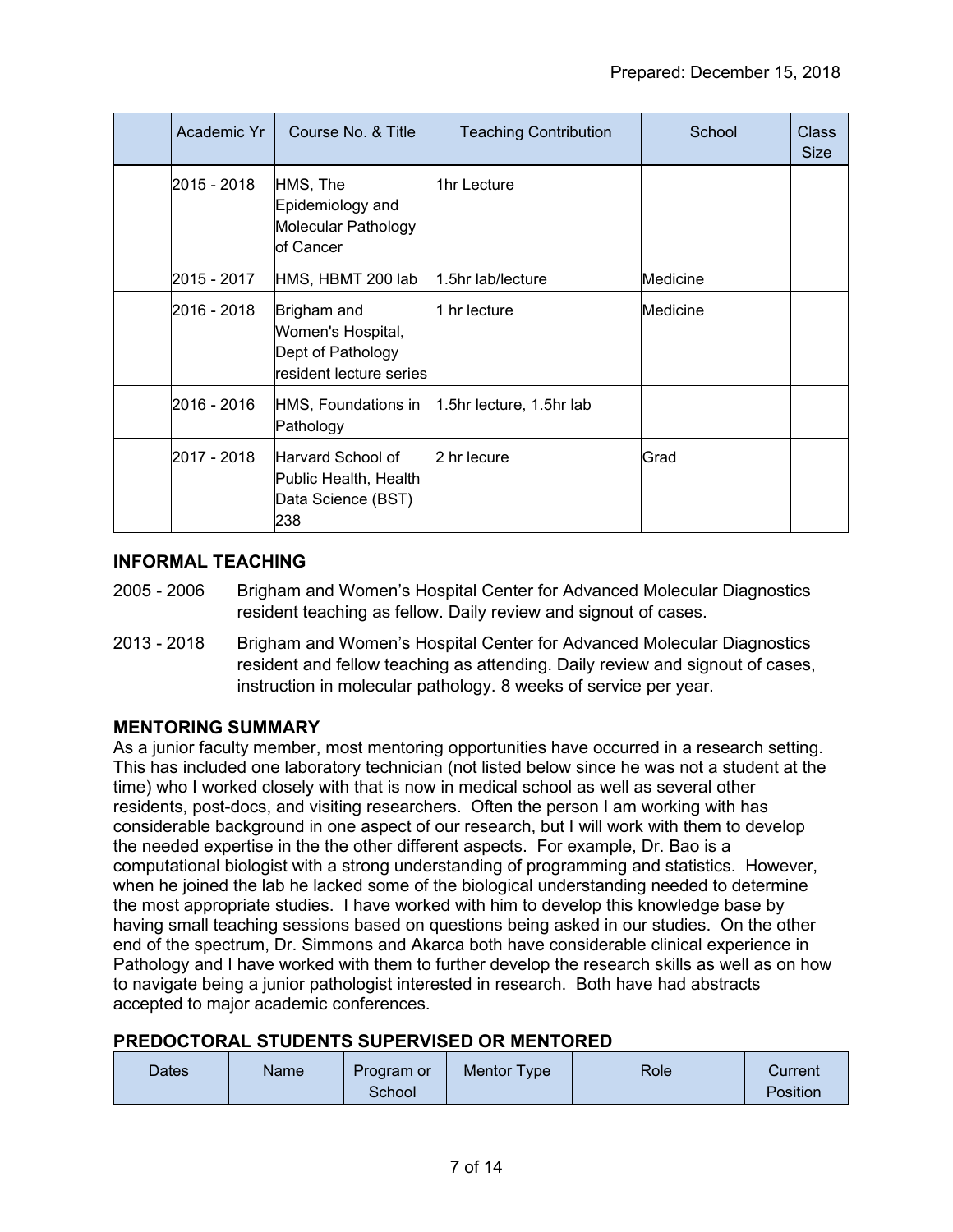| <b>Dates</b>    | Name | Program or<br>School | Mentor Type           | Role                                                         | Current<br>Position |
|-----------------|------|----------------------|-----------------------|--------------------------------------------------------------|---------------------|
| $ 2005 - 2006 $ |      |                      | <b>Project Mentor</b> | <b>Mentored</b><br>undergraduate student<br>research project |                     |

#### **POSTDOCTORAL FELLOWS AND RESIDENTS MENTORED**

| Dates       | <b>Name</b>       | Fellow                                    | <b>Mentor Role</b>                              | <b>Faculty Role</b>                                            | Current<br><b>Position</b> |
|-------------|-------------------|-------------------------------------------|-------------------------------------------------|----------------------------------------------------------------|----------------------------|
| 2015 - 2016 | Damian<br>Simmons | Pathology<br>Resident                     | <b>Project Mentor</b>                           | <b>First authored abstract</b><br>and platform<br>presentation | Instructor,<br><b>HMS</b>  |
| 2017 - 2018 | Chunyang Bao      | Computationa Project<br>Biology<br>fellow | Mentor, Co-<br>Mentor/Clinical<br><b>Mentor</b> | Ad hoc mentoring and<br>supervision                            | ongoing<br>postdoc         |

# **VISITING FACULTY MENTORED**

2018 - 2019 Fahire Goknur Akarca, MD Gazi University, Turkey

# **RESEARCH AND CREATIVE ACTIVITIES**

# **RESEARCH AND CREATIVE ACTIVITIES SUMMARY**

 To date, my work has focused on the genomic drivers of pre-neoplastic progression, specifically on Barrett's esophagus and developing the model systems and resources to expand the studies beyond genomic analysis. Additionally, I have focused on developing an expertise in the analysis and interpretation of massively parallel ("next-gen") based sequencing analysis that has been instrumental in both my clinical work as a Molecular Pathologist and in my research.

 My initial work fundamentally changed the understanding of the genomic progression of Barrett's esophagus (Stachler, Nature Genetics, 2015). I was able to show that the majority of Barrett's esophagus progresses through acquisition of an early TP53 mutation followed by the accumulation of aneuploidy and often associated with genomic doubling. This went against the prevailing dogma of the time but has now been supported by additional studies. These results were the foundation for my K08 and Prevent Cancer Foundation grants. I was then able to expand my results and show that these alterations can be identified in surveillance biopsies years before the patient progresses to advance disease (Stachler, Gastroenterology 2018). Using the preliminary results from this study, I was able to successfully compete for the highly competitive Doris Duke Charitable Foundation Clinical Scientist Development Award. Current and future studies will continue to primarily focus on Barrett's esophagus and esophageal adenocarcinoma. Studies will be directed toward three complimentary approaches.

 First, I will continue to use human samples and "omics" data to investigate several hypotheses concerning Barrett's progression. In the near term, I will be pursuing two major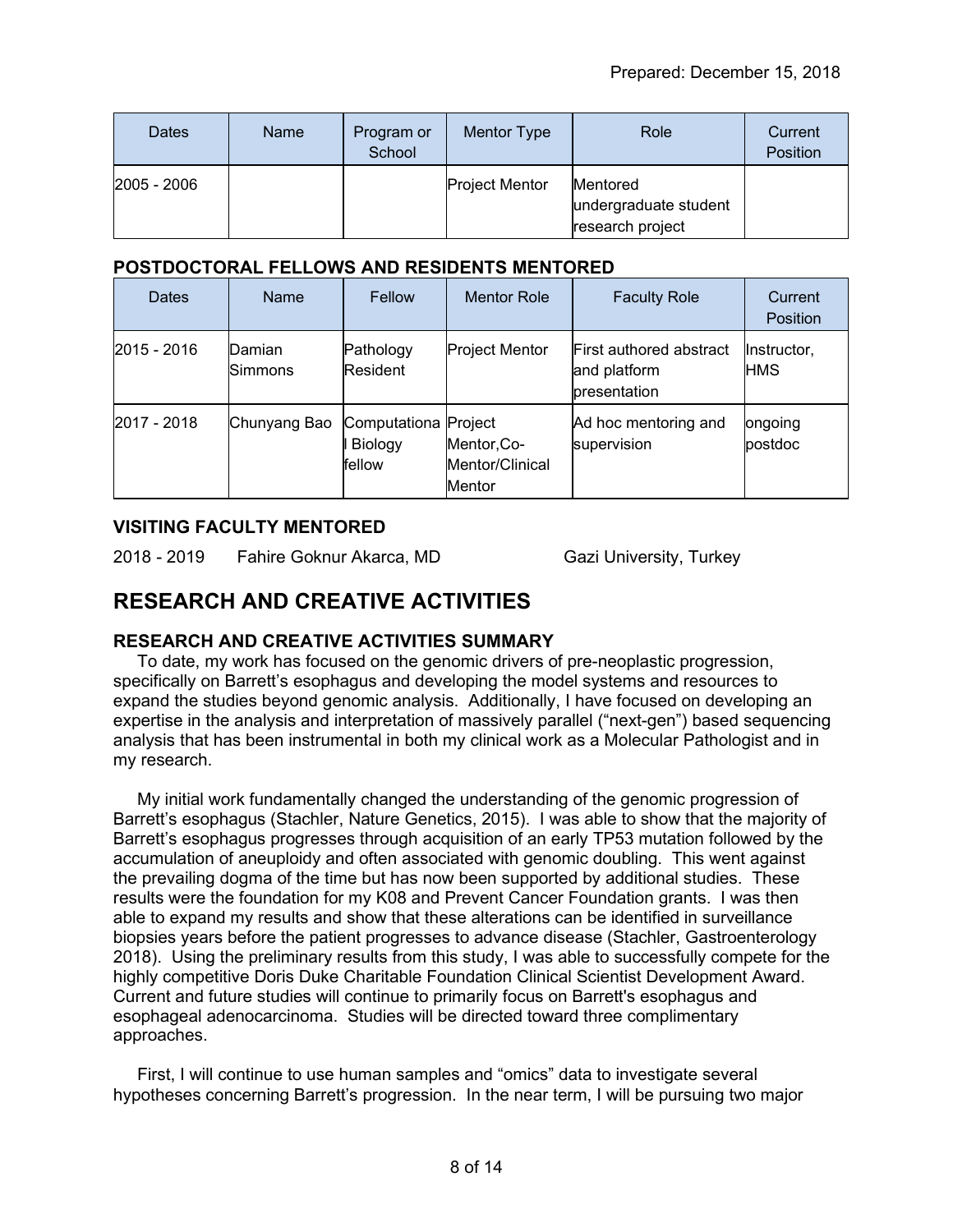projects. One focuses on understanding the drivers of the transition from dysplasia into an actual invasive phenotype as well as understanding the significant amount of genomic heterogeneity that can be seen, which I helped described as co-first author in a recent manuscript (Pectasides, Cancer Discover, 2017). My general hypothesis is that in Barrett's esophagus that progresses, an early TP53 mutation in combination with environmental influences allow for the development and tolerance of aneuploidy. This large amount of structural alterations sets the stage for the development of high level amplifications of oncogenes that are common drivers in esophageal adenocarcinoma. Another major genomics project is much more translational/clinical in nature. This project focuses on the development of genomic biomarkers (and clinical assays) for patient risk stratification in patients with nondysplastic Barrett's esophagus. My studies will focus on using both clinical samples (FFPE biopsies) and testing that is readily suited for clinical translation.

 The second area of study will focus on understanding how the microenvironment interacts with the molecular alterations in Barrett's esophagus and how this influences progression. We know that Barrett's esophagus develops in the setting of gastric and biliary reflux, which induces a robust inflammatory response. It is thought that this chronic cycle of cellular damage and inflammation is what drives the initial transformation of the normally squamous distal esophagus to a columnar lining. However, it is unknown if the immune reaction is different in people who progress to advanced disease or how alterations in the epithelial Barrett's cells may interact with this environment.

 The third major focus of my research is to build both in vitro and in vivo model systems that can be used to functionally validate molecular findings and to better help understand other (immune) interactions involved in the progression process. In vitro modeling focuses on using primary human Barrett's epithelial cells grown in organoid and organotypic conditions. These cells can be easily genetically manipulated and passaged, allowing us to test the functional impacts of different mutations or other genomic alterations. In addition, it is our longer-term goal to co-culture the epithelial cells with different immune and stromal cells that make up the Barrett's microenvironment. This will allow us to directly test how specific cell to cell interactions influence progression. In vivo modeling focuses on using an inflammatory mouse model of Barrett's esophagus originally developed in Dr. Timothy Wang's laboratory at Columbia University. We have brought this model system into the lab and have begun adding additional genomic alterations to the cells thought to be responsible for the columnar metaplasia seen in the model system. I will use these model systems to explore how genomic alterations influence the development of aneuploidy, dysplasia, and invasive cancer. Additional environmental insults (such as a mimic of reflux) have also been added to the systems to determine how this interacts with different genomic events. Future studies will begin to manipulate the related microenvironment to test how non-neoplastic cells influence progression.

# **PEER REVIEWED PUBLICATIONS**

- 1. Stachler MD, Bartlett JS. Mosaic vectors comprised of modified AAV1 capsid proteins for efficient vector purification and targeting to vascular endothelial cells. Gene Ther. 2006; 13(11): 926-31.
- 2. Arnold GS, Sasser AK, Stachler MD, Bartlett JS. Metabolic biotinylation provides a unique platform for the purification and targeting of multiple AAV vector serotypes. Mol Ther. 2006; 14(1): 97-106.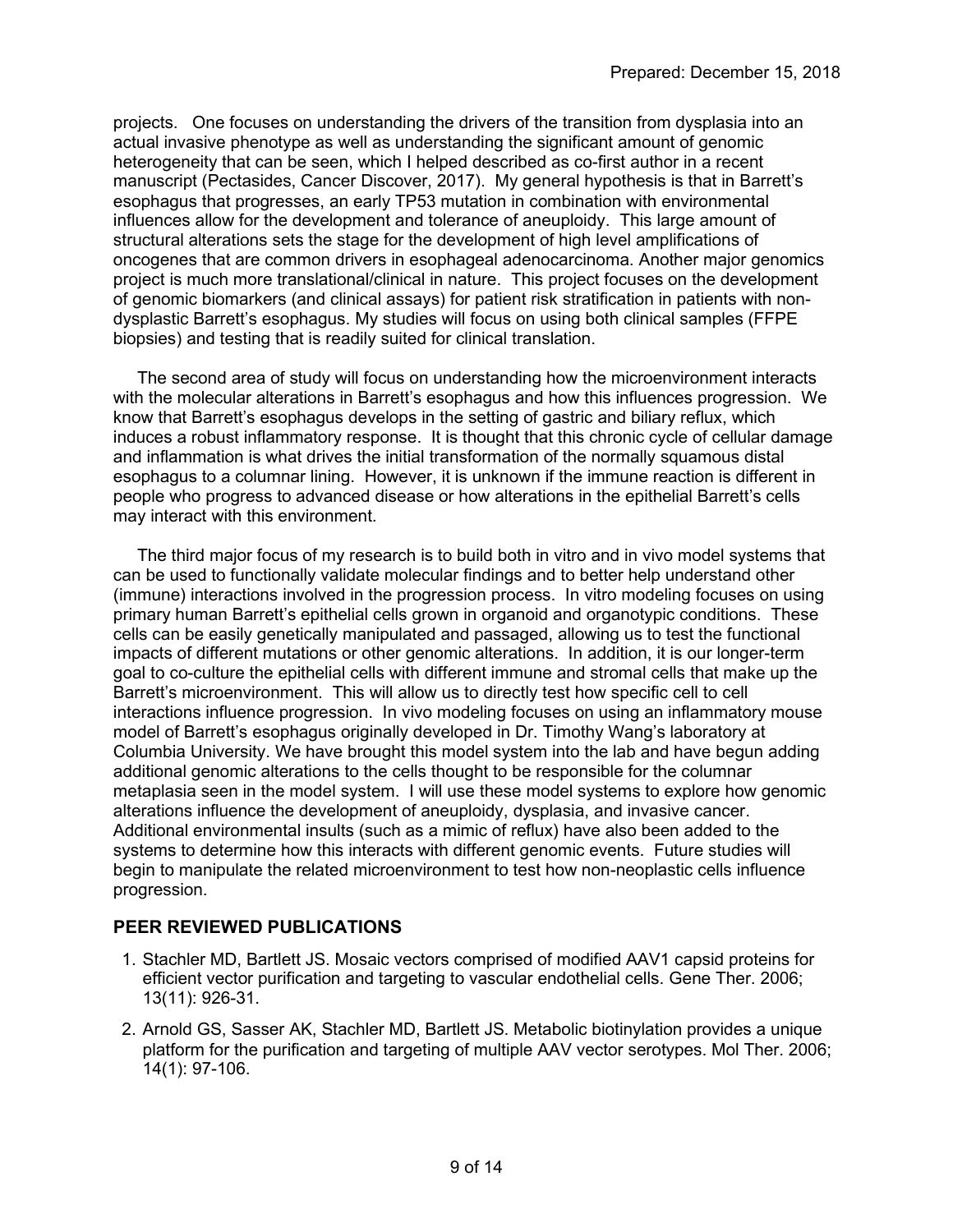- 3. Stachler MD, Chen I, Ting AY, and Bartlett JS Site specific modifications of AAV vector particles with biophysical probes and targeting ligands using biotin ligase. Mol Ther. 2008; 16(8): 1467-73.
- 4. Giardino AA, Ramaiya NH, Shinagare AB, Jagannathan JP, Stachler MD, Raut CP. Case report: Calcifying fibrous tumor presenting as an asymptomatic pelvic mass. Indian J Radiol Imaging. 2011 21(4):306-8.
- 5. Baker, K., Rath, T., Flak, M.B., Arthur, J.C., Chen, Z., Glickman, J.N., Zlobec, .I, Karamitopoulou, E., Stachler, M.D., Odze, R.D., Lencer, W.I., Jobin, C., Blumberg, R.S. Neonatal Fc Receptor Expression in Dendritic Cells Mediates Protective Immunity against Colorectal Cancer. Immunity 2013; 39(6):1095-107.
- 6. Kanarek, N., Grivennikov, S., Leshets, M., Lasry, A., Alkalay, I., Horwitz, E., Shaul, Y.D., Stachler, M., Elena Voronov, E., Apte, R.N., Pagano, M., Pikarsky, E., Karin, M., Ghosh, S., and Ben-Neriah, Y. A critical role for IL-1β in DNA damage-induced mucositis. PNAS 2013; 111(6):702-11.
- 7. Hong, Y.S., Kim, J., Fox, C., Ma, Q., Wong, G.S., Pectasides, E., Peng, S., Stachler, M.D., Thorner, A.R., Van Hummelen, P., Bass., A.J. Src mutation induces acquired lapatinib resistance in ERBB2-amplified human gastroesophageal adenocarcinoma models. PLOS One 2014; 9(10): e109440.
- 8. Stachler M, Jia Y, Sharaf N, Wade J, Longtine J, Garcia E, Sholl LM. Filter Paper-based Nucleic Acid Storage in High-throughput Solid Tumor Genotyping. AIMM 2015 23(5): 389- 96.
- 9. Baden, L. R., Liu, J., Li, H., Johnson, J. A., Walsh, S. R., Kleinjan, J. A., Engelso, B. A., Peter, L., Abbink, P., Milner Jr, D. A., Golden, K. L., Viani, K. l., Stachler, M. D., Chen, B. J., Pau, M. G., Weijten, M., Carey, B. R., Miller, C. A., Swann, E. M., Wolff, M., Loblein, H., Seaman, M. S., Dolin, R., Barouch, D. H. Induction of HIV-1- specific mucosal immune responses following intramuscular recombinant adenovirus serotype 26 HIV-1 vaccination of humans. J Infect Dis. 2015; 211(4):518-28.
- 10. Stachler, M.D., Rinehart, E., Lindeman, N., Odze, N., Srivastava, A. "Novel Molecular Insights from Routine Genotyping of Colorectal Carcinomas. Hum Pathol. 2015; 46(4): 507- 13.
- 11. Stachler, MD.**#**, Taylor-Weiner, A.**#**, Peng, S., McKenna, A., Leshchiner, I., Stewart, C., Stojanov, P.,Chauvin, S., Lawrence, M.S., Ferrer-Torres, D., Lin, J., Chang, A.C., Gabriel, S.B., Lander, E.S., Beer, D.G., Carter\*, S.L., Getz\*, G., Bass\*, A.J. Paired Exome Analysis of Barrett's Esophagus and Adenocarcinoma Reveals Distinct Paths to Cancer. Nature Genetics. 2015 Sep;47(9):1047-55.
- 12. Derks S, Nason KS, Liao X, Stachler MD, Liu KX, Liu JB, Sicinska E, Goldberg MS, Freeman GJ, Rodig SJ, Davison JM, Bass AJ. Epithelial PD-L2 expression marks Barrett's esophagus and Esophageal Adenocarcinoma. Cancer Immunol Res. 2015 Oct;3(10):1123-9.
- 13. Stachler, M.D., Rinehart, E., Garcia, E., Lindeman, N. PIK3CA Mutations Are Common In Many Tumor Types And Are Often Associated With Other Driver Mutations. AIMM 2016 May-Jun;24(5):313-9.
- 14. Zhou J, Wu Z, Wong G, Pectasides E, Nagaraja A, Stachler M, Zhang H, Chen T, Zhang H, Liu JB, Xu X, Sicinska E, Sanchez-Vega F, Rustgi AK, Diehl JA, Wong KK, Bass AJ.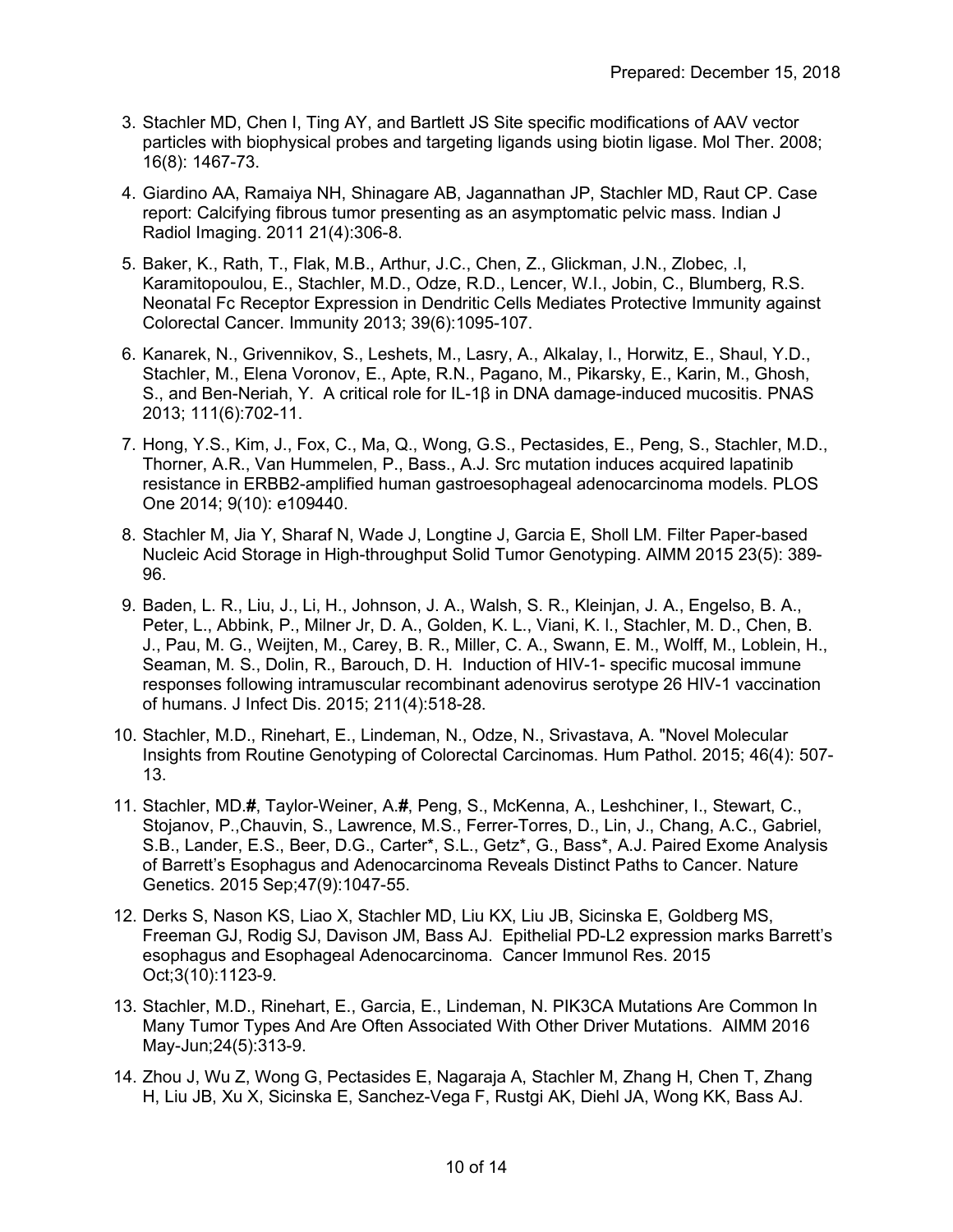CDK4/6 or MAPK blockade enhances efficacy of EGFR inhibition in oesophageal squamous cell carcinoma. Nat Commun. 2017 8:13897.

- 15. Pectasides E**#**, Stachler MD**#**, Derks S**#**, Liu Y**#**, Maron S**#**, Islam M, Alpert L, Kwak H, Kindler H, Polite B, Sharma MR, Allen K, O'Day E, Lomnicki S, Maranto M, Kanteti R, Fitzpatrick C, Weber C, Setia N, Xiao SY, Hart J, Nagy R, Kim KM, Choi MG, Min BH, Nason KS, O'Keefe L, Watanabe M, Baba H, Lanman R, Agoston AT, Oh DJ, Dunford A, Thorner AR, Ducar MD, Wollison BM, Coleman HA, Ji Y, Posner MC, Roggin KK, Turaga K, Chang P, Hogarth K, Siddiqui U, Gelrud A, Ha G, Freeman SS, Rhoades J, Reed S, Gydush G, Rotem D, Davison J, Imamura Y, Adalsteinsson V, Lee J, Bass AJ, Catenacci DV. Genomic Heterogeneity as a Barrier to Precision Medicine in Gastroesophageal Adenocarcinoma. Cancer Discov. 2018 8(1):37-48.
- 16. Johncilla M, Stachler M, Misdraji J, Lisovsky M, Yozu M, Lindeman N, Lauwers GY, Odze RD, Srivastava A. Mutational landscape of goblet cell carcinoids and adenocarcinoma ex goblet cell carcinoids of the appendix is distinct from typical carcinoids and colorectal adenocarcinomas. Mod Pathol. 2018 31(6):989-996.
- 17. Stachler MD#, Camarda ND#, Deitrick C, Kim A, Agoston AT, Odze RD, Hornick JL, Nag A, Thorner AR, Ducar M, Noffsinger A, Lash RH, Redston M, Carter SL\*, Davison JM\*, Bass AJ\*. Detection of Somatic Mutations in Barrett's Esophagus Prior to Progression to High-grade Dysplasia or Adenocarcinoma. Gastroenterology. 2018 155(1):156-67.
- 18. Yu M**#**, Maden S**#**, Stachler MD**#**, Kaz AM, Guo Y, Carter KT, Heinzerling TJ, O'Leary RM, Xu X, Bass A, Chak A, Willis JE, Markowitz SD, Grady WM. Subtypes of Barrett's esophagus and esophageal Adenocarcinoma based on genome-wide methylation analysis. GUT. 2018 (In Press)
- 19. Soong RT , Nayor J, Stachler M, Perencevich M, Jajoo K, Saltzman J, Lindeman NI, Srivastava A. Clinicopathologic and Genetic Characteristics of Interval Colorectal Carcinomas favor origin from missed or incompletely excised precursors. Mod Pathol 2018 (In Press).
- 20. Qureshi AP, Stachler MD, Haque O, Odze RD. Biomarkers for Barrett's esophagus a contemporary review. Expert Rev Mol Diagn. 2018 Nov;18(11):939-946.

# **REVIEW ARTICLES**

1. Kaz AM, Grady WM, Stachler MD, Bass AJ. Genetic and epigenetic alterations in Barrett's esophagus and esophageal adenocarcinoma. Gastroenterol Clin N Am. 2015 22(2): 473- 489.

#### **BOOKS AND CHAPTERS**

1. Stachler M. "Basic Techniques in... Molecular Genetic Pathology." In Massimo Loda, Lorelei Mucci, Mieke Van Hemelrijck, Nairi Tchrakian, and Megan Mittelstadt (eds.), Pathology and Epidemiology of Cancer: Molecular Underpinnings. Medford, MA: Springer.

# **OTHER PUBLICATIONS**

1. Thesis:

Stachler MD Design and Engineering of Capsid Modified AAV-Based Vectors Targeted Towards Angiogenic and Proliferating Vasculature. Degree: PhD Integrated Biomedical Science Ohio State University 2007.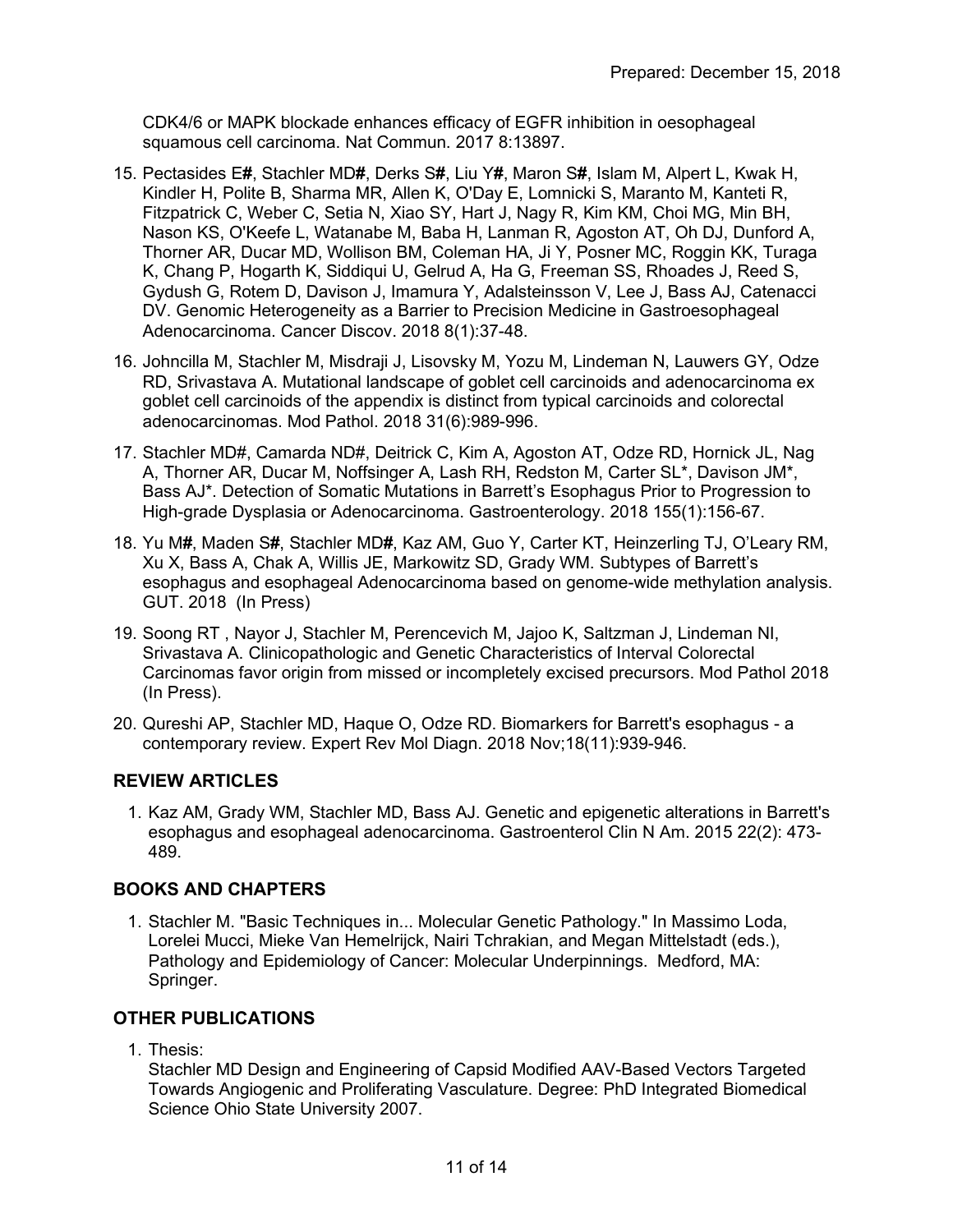### **SIGNIFICANT PUBLICATIONS**

1. Stachler MD#, Camarda ND#, Deitrick C, Kim A, Agoston AT, Odze RD, Hornick JL, Nag A, Thorner AR, Ducar M, Noffsinger A, Lash RH, Redston M, Carter SL\*, Davison JM\*, Bass AJ\*. Detection of Somatic Mutations in Barrett's Esophagus Prior to Progression to Highgrade Dysplasia or Adenocarcinoma. Gastroenterology. 2018 155(1):156-67.

Conceived, designed and performed all experiments, interpreted results, and was primary author of the manuscript. This study showed that important driver mutations originally thought only to be present in more advanced dysplastic lesions could in fact be identified much earlier in non-dysplastic disease in patients who would go on to progress to cancer.

2. Pectasides E**#**, Stachler MD**#**, Derks S**#**, Liu Y**#**, Maron S**#**, Islam M, Alpert L, Kwak H, Kindler H, Polite B, Sharma MR, Allen K, O'Day E, Lomnicki S, Maranto M, Kanteti R, Fitzpatrick C, Weber C, Setia N, Xiao SY, Hart J, Nagy R, Kim KM, Choi MG, Min BH, Nason KS, O'Keefe L, Watanabe M, Baba H, Lanman R, Agoston AT, Oh DJ, Dunford A, Thorner AR, Ducar MD, Wollison BM, Coleman HA, Ji Y, Posner MC, Roggin KK, Turaga K, Chang P, Hogarth K, Siddiqui U, Gelrud A, Ha G, Freeman SS, Rhoades J, Reed S, Gydush G, Rotem D, Davison J, Imamura Y, Adalsteinsson V, Lee J, Bass AJ, Catenacci DV. Genomic Heterogeneity as a Barrier to Precision Medicine in Gastroesophageal Adenocarcinoma. Cancer Discov. 2018 8(1):37-48.

As co-first author I was responsible for the original conception of the study and for analyzing and interpreting two out of the four cohorts in the study. This study showed a significant amount of intrapatient genomic heterogeneity within paired primary and metastatic lesions, including in important driver genes commonly thought of as targets for therapy (like ERBB2/HER2). We were able to give strong evidence that current guidelines for deciding targeted therapy eligibility are inadequate and often lead to incorrect treatment decisions.

3. Stachler, MD.**#**, Taylor-Weiner, A.**#**, Peng, S., McKenna, A., Leshchiner, I., Stewart, C., Stojanov, P.,Chauvin, S., Lawrence, M.S., Ferrer-Torres, D., Lin, J., Chang, A.C., Gabriel, S.B., Lander, E.S., Beer, D.G., Carter\*, S.L., Getz\*, G., Bass\*, A.J. Paired Exome Analysis of Barrett's Esophagus and Adenocarcinoma Reveals Distinct Paths to Cancer. Nature Genetics. 2015 Sep;47(9):1047-55.

Conceived, designed and performed all experiments, interpreted results, and was primary author of the manuscript. This paper fundamentally changed the way we view the genomic pathway of progression in Barrett's esophagus overturning dogma that had been present in the field.

# **PATENTS ISSUED OR PENDING**

1. Co-inventor US PATENT # 7749492

The patent describes a novel method for engineering targeting peptides on the viral capsid surface of AAV vectors. This patent greatly broadens the usefulness of AAV vectors for gene therapy applications and allows for the specific targeting of selected tissues (Coinventor Dr. Jeffrey Bartlett).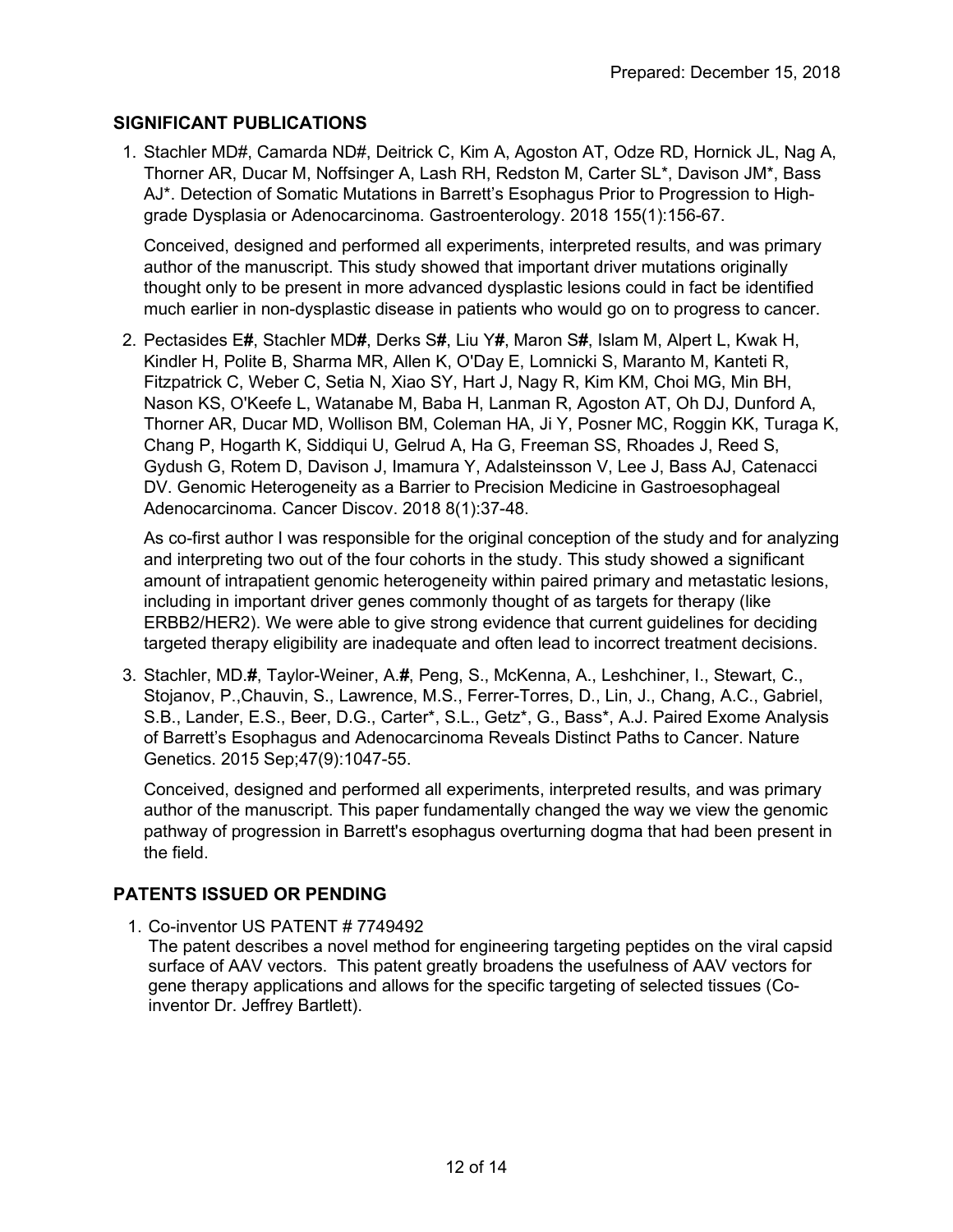#### **CONFERENCE ABSTRACTS**

- 1. Stachler MD, Bartlett J. Development of AAV-based vectors targeted to the vasculature/Platform talk/ Cold Spring Harbor: Target Definition & Vector Design for Molecular Medicine, New York, 2005.
- 2. Stachler MD, Bartlett J Efficient targeting of AAV vectors to tumor-associated angiogenic vasculature following/> intravenous delivery/Platform talk/ American Society of Gene Therapy Annual meeting, 2007.
- 3. Stachler MD, Bartlett J Site specific fluorescent labeling of endothelial targeted mosaic vectors allows for/> comparison of cellular binding and intercellular trafficking/Platform talk / American Society of Gene Therapy Annual meeting, 2007
- 4. Stachler M, Hornick J, and Qian X The Utility of TLE1 as a Diagnostic Marker for Synovial Sarcoma Sampled by Fine Needle Aspiration. United States and Canadian Academy of Pathology 2011.
- 5. Stachler M and Odze R Morphologic Subtypes of Dysplastic Colonic Polyps with Emphasis on Those with Clear Cell Change. United States and Canadian Academy of Pathology 2012.
- 6. Stachler M, Wade J, Sharaf N, Longtine J, Garcia E, Sholl L Filter Paper-Based Nucleic Acid Storage In High-Throughput Solid Tumor Genotyping. American Society of Molecular Pathology 2012.
- 7. Stachler M and Lindeman N PIK3CA Mutations Are Common in Many Tumor Types and Are Often Associated with Other Concurrent Mutations. United States and Canadian Academy of Pathology 2013.
- 8. Stachler M, Odze R, Srivastava A, and Lindeman N Routine Genotyping of Tubal Gut Adenocarcinomas Yields Novel Molecular Insights. United States and Canadian Academy of Pathology 2013.
- 9. Stachler MD, Lindeman N Broad genotyping of consecutive endometrial cancer samples enables the identification of/> rare and novel mutations/Platform talk/ American Society for Investigative Pathology, 2013.
- 10. Stachler M, Bass A Barrett's Esophagus has a Mutation Frequency Comparable to Invasive Cancers but Lacks Oncogene Activation. American Society of Molecular Pathology 2014.
- 11. Yu M#, Maden S#, Stachler MD#, Kaz AM, Heinzerling TJ, O'Leary RM, Xinsen X, Bass M, Chak A, Willis JE, Markowitz SD, Grady WM. Genome-Wide methylation analysis reveals methylation subtypes of Barrett's esophagus and esophageal adenocarcinoma. American Association of Cancer Research Annual Meeting, 2016.
- 12. Simmons DP, Garcia E, Lindeman N, Kuo F, Stachler MD. A targeted next-generation DNA sequencing panel detects novel rearrangements in hematopoietic malignancies. Association of Molecular Pathology Annual Meeting, 2016. "Selected oral abstract presented by Simmons DP"
- 13. Jeck W, Taylor M, Andrici J, Stachler M, Agoston A, Odze R, Deshpande V. Patients with Biopsies Indefinite for Dysplasia Show Higher Risk that Stratifies by Histologic Features. United States and Canadian Academy of Pathology Annual Meeting, 2018.